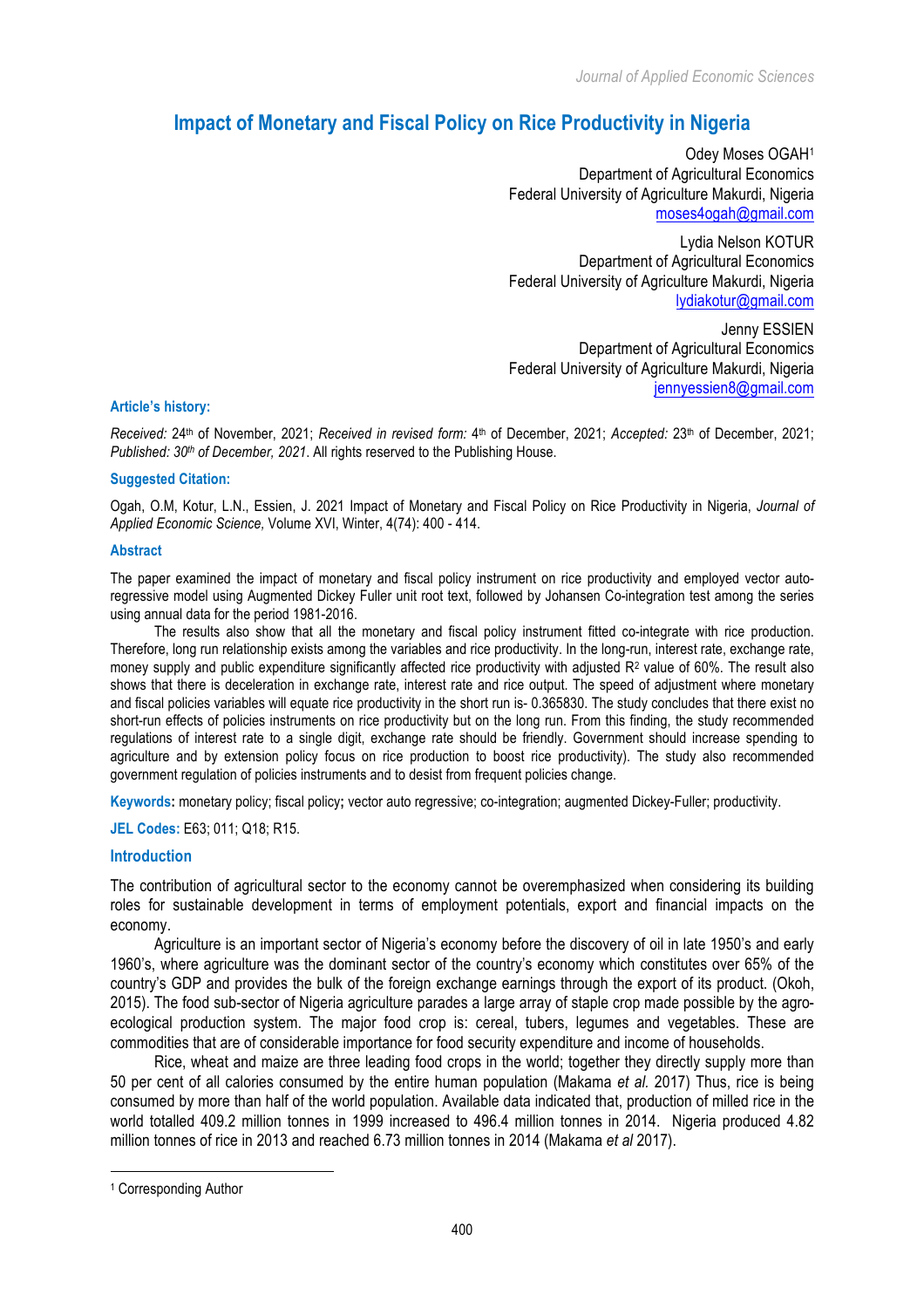The demand for rice in Nigeria has been soaring as a result of increasing population growth, increased income level, urbanization and associated changes in family occupational structures (Makama *et al*. 2017).

A combination of various factors seems to have triggered the structural increase in rice consumption. Like elsewhere in West Africa, urbanization appears to be the most important cause of the shift in consumer preferences towards rice in Nigeria with consumption broadening across all socio-economic classes, including the poor. Rising demand is as a result of increasing population growth and income level (GAIN 2012) in Oyinbo, *et al.* (2013).

According to Idriss *et al*. (2012) as cited by Makama *et al.* (2017), Nigeria is among the six countries that accounts for approximately 46 per cent of world malnourished. However, rice is of special importance for the nutrition of large reaches of the population in Asia, parts of Latin America and the Caribbean and, increasingly so, in Africa. As a result, it plays a pivotal role for the food security of over half the world population. For those reasons, rice is considered as a "strategic" commodity in many countries, both developed and developing, and has consequently remained subject to a wide range of government controls and interventions (FAO 2015).

In Nigeria, the result of government role in economic activities and the achievements in economic performance have been mixed. The overall picture is low scoring for the country's development efforts since the economy experienced growth in real output in some years and declines in others. The objective of monetary and fiscal policies in Nigeria is widely ranged to include; increase in Gross Domestic Product, growth rate, reduction in the rate of inflation and unemployment, improvement in the balance of payments, accumulation of financial savings and external reserves as well as stability in Naira exchange rate. The policy instruments applied to attain these objectives have until recently been far from adequate, undue reliance has been placed on fiscal policy rather than monetary policy in Nigeria (Abata *et al*. 2012).

Fiscal policy is considered an important variable which may determine changes in national income in developing countries like Nigeria. In stimulating economic growth by fiscal policy, the country has more instruments. These according to Adegboyo *et al.* (2021) are the financing of direct investments which private sector would not provide adequate quantities, the supply of certain public services which are necessary to ensure the basic conditions to display the economic activity and long term investments, and the financing of public activities so as to minimize the distortions to come up with the decisions to spend and invest in the private sector. Public expenditure is one of the fiscal policy instruments which the government uses in achieving the macroeconomic goals. Public spending is an outflow of resources from the government to other sectors of the economy, whether requited or unrequited (Adegboyo and Olaniyan, 2021).

Both monetary and fiscal policies play a key role in the promotion of main government objective of promoting the citizens' welfare. Abata *et al.* (2012) argued that before monetary policy can produce required result as maintained by the classical economist, higher integrated and monetized economy and regular information network system are indispensable. He however, lamented that the Nigerian economy lacks the fundamental, flexibilities (in respect to interest rate, treasury certificates *etc*.) which could have aided a much more effective use of monetary policy. He therefore denounces the classical preference of monetary policy over fiscal policy on the basis of their empirical evidence and predicted that it would only work for developed economy and suggest where necessary the mix of both policies should be adopted in a developing economy like Nigeria for better economic performance.

Some researchers have worked on monetary and fiscal policies instruments for instance, Bodunrin (2016) worked on the impact of fiscal and monetary policy on Nigerian economic growth from 1981 to 2015, Christopher and Akorah (2012) also checked the impact of monetary policy on agricultural development in Nigeria from 1970 to 2010, Olanipekun and Benjamin (2015) worked on fiscal and monetary policy instrument and economic growth sustainability in Nigeria, the researchers want to establish that despite all these works, little or no emphasis has been placed on monetary and fiscal policies as they affect rice production. This is the gap intended to be fill. The study addressed the following objectives: determine the direction of growth of monetary and fiscal policies on rice productivity in Nigeria, examine the long run effect of monetary and fiscal policies on rice productivity and examine the short run effect of monetary and fiscal policies on rice productivity. It was hypothesized that, monetary and fiscal policies have no significant effect on rice productivity in the long run and monetary and fiscal policies have no significant effect on rice productivity in the short run.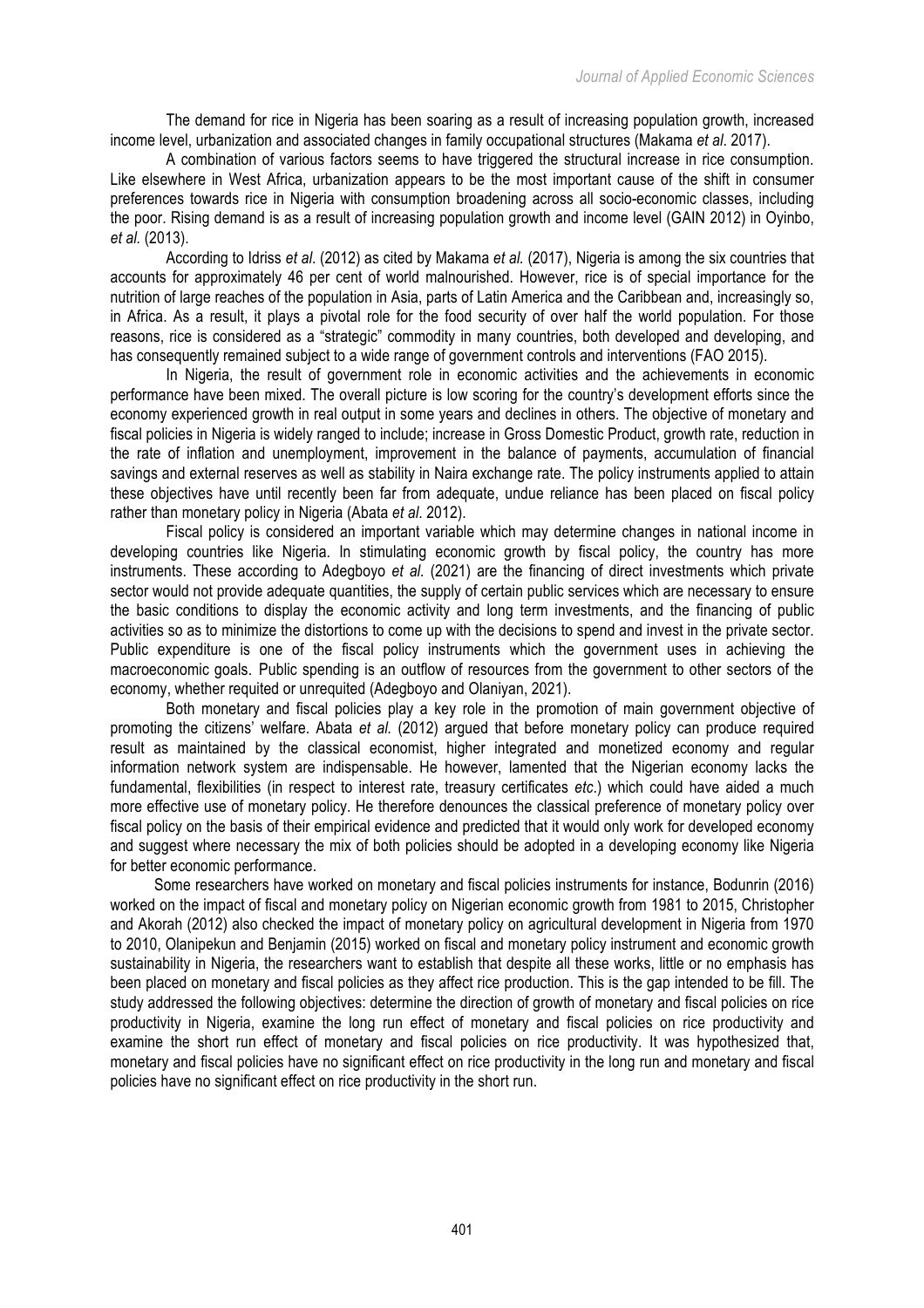# **1. Literature Review**

The paper reviewed work covered some empirical views growth rate as opined by Neoclassical Economists and how monetary and fiscal policies instruments played out in Nigeria agricultural sector.

# 1.1. Neoclassical Growth Theory

Growth Theory is an important part of modern macro-economics. The analysis of growth has long been based on the Solow (1956) growth accounting approach also termed as neoclassical growth theory, which has two important predictions about growth in the long run: first, that the long –run growth rate is driven by population growth; and second that of the rate of technical progress.

Much of modern growth theory builds on the neoclassical model of exogenous growth (Solow, 1956, 1957, Swan, 1956) which views the accumulation of physical capital associated with a permanent low technical progress as the driver of economic growth. The basic assumptions of the model are constant returns to scale, diminishing marginal productivity of capital, exogenously determined technical progress and substitutability between capital and labor. Technological progress, though important in the long run is regarded as exogenous to the economic system and therefore it is not adequately examined by this model (Petrakos *et al.* 2007).

The neoclassical growth model assumes the Cobb-Douglas production function that in its intensive form is expressed as:

 $Y = AK^{\alpha}$ 

*where*, *Y* and *K* are the output-labor ratio and the capital- labor ratio respectively, α is the capital elasticity of output and A is the total factor productivity (TFP) representing technological capacity of the productive system. Under this model, *A* grows either as a purely exogenous process or through exogenous technical innovations which are embodied in capital goods.

# 1.2. Trend and Direction of Growth of Monetary Policy

Onyeiwu (2012), examined the impact of monetary policy on the Nigerian economy using ordinary least square (OLS) method, with the result showing that monetary policy represented by money supply exert a positive impact on GDP growth and balance of payment but negative impact on rate of inflation and he concluded that the CBN monetary policy is effective in regulating the liquidity of the economy which affects some macroeconomic variables such as output, employment and prices.

The monetarists emphasized on the supply of money as a key factor affecting the wellbeing of the economy and as well, accepted the need for an effective monetary policy to stabilize an economy. He also has the notion that, in other to promote steady growth rate, money supply should grow at a fixed rate, instead of being regulated and altered by the monetary authorities (Nwoko 2016).

Michael and Ebibai (2014) examined the impact of monetary policy on selected macroeconomic variables like the GDP, inflation, and balance of payment in Nigeria using OLS regression analysis. They then conclude that the provision of investment friendly environment in Nigeria will increase the growth rate of GDP.

# 1.3. Trend and Direction of Growth of Fiscal Policy

The direction of growth of fiscal policy has generated large volume of empirical studies with mixed findings using cross sectional, time series and panel data. Fiscal policy is generally believed to be associated with growth, or more precisely, it is held that appropriate fiscal measures in particular circumstance can be used to stimulate economic growth and development (Khosravi and Karimi 2010).

The role of economic policy in the achievement of macroeconomic objectives has been extensively dealt with in Keynesian analysis of an activist macroeconomic policy. The Keynesian analysis lead to the conclusion that demand management policies can and should be used to improve macroeconomic performance.

Dar-Atui and Amirkhalkhali (2002) conducted investigation on the endogenous growth model of fiscal policy and concluded that government expenditure and income is very crucial in predicting future economic growth. Nijkamp and Poot (2002) also conducted a meta-analysis of past empirical studies of fiscal policy and growth and found out that in a sample of 41 studies, 29% indicates a negative relationship between fiscal policy and growth, 17% a positive one, and 54% an inconclusive relationship. Abduliah (2000) analyze the relationship between government expenditure and economic growth and found out that the size of government expenditure is very important in determining the performance of the economy. He further advised that, government should not only support and encourage the private sector to accelerate economic growth, but should also increase its budgetary provision on infrastructure, social and economic activities.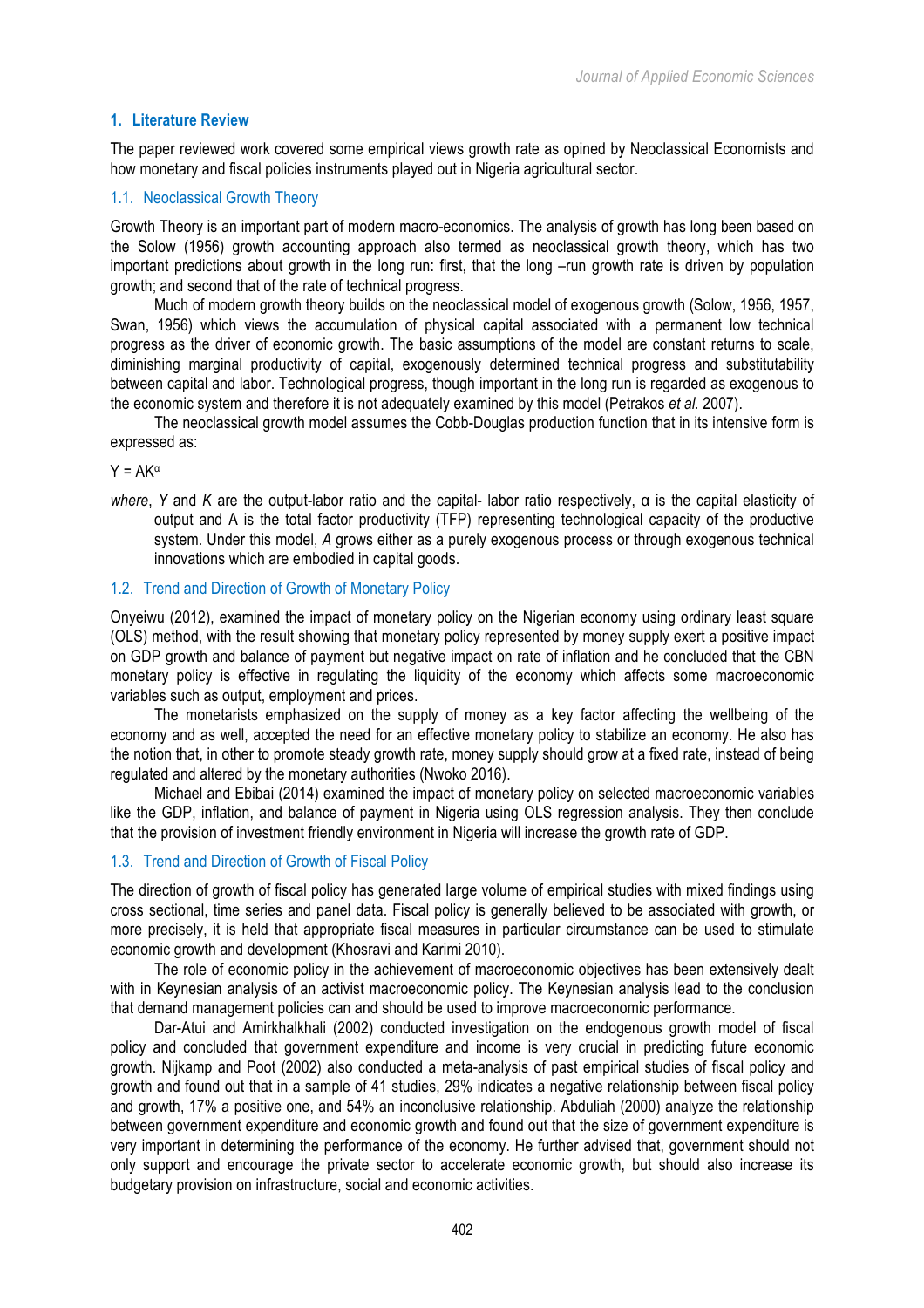# 1.4. Trend and Direction of Growth of Rice Productivity in Nigeria

Public policy in rice sector has neither been consistent nor appropriate and domestic production has continued to lag behind demand Akande (2003). Akande (2003) then noted that, given the current global trend and an increasingly competitive world economy, Nigeria faces some strategic choices in relation to the rice economy. The demand for rice has been increasing at a much faster rate in Nigeria than in other West African countries since the mid 1970s.

For example, during the 1960's Nigeria had the lowest per-capita annual consumption of rice in the subregion (average of 3 kg). Since then, Nigerian per-capita consumption levels have grown significantly at 7.3% per annum. Consequently, per-capita consumption during the 1980's averaged 18 kg and reached 22 kg in 1995- 1999. Despite the catching up of per-capita consumption with the rest of West Africa, Nigerian consumption levels still lag the rest of the sub- region (34 kg in 1995-1999) Akande (2003). Consequently, above average growth rates in Nigerian per capita rice consumption are likely to continue for some time.

#### 1.5. Long and Short Run Effect of Monetary and Fiscal Policies on Rice Productivity in Nigeria

Dar Atui and Amirkhalkhali (2002) conducted investigation on the endogenous growth model of fiscal policy and concluded that in the endogenous growth model of fiscal policy (government expenditure and tax) is very crucial in predicting future economic growth. Abduliah (2000) analyzed the relationship between government expenditure and economic growth and found that the size of government expenditure is very important in determining the performance of the economy in the long run. He further advised that, government should not only support and encourage the private sector to accelerate economic growth, but should also increase its budgetary provision on infrastructure, social and economic activities.

#### 1.6. Causal Relationship Between Monetary and Fiscal Policies

The interaction between fiscal and monetary policies and the different agencies responsible for implementation of these policies imply there are no exclusive effective fiscal and monetary measurements for dealing with these deformations, given that each policy has its own supporters. So, most countries have been adopting monetary policy, fiscal policy, or a mix of both policies to tackle their economic problems.

Iddrisu *et al*. (2017) studied the impact of monetary policy on stock market performance from twelve (12) African countries, they argued that curbing the fiscal indiscipline of Government will take much more than enshrining fiscal policy rules in our statute books. This is because the statute books are replete with dormant rules and regulation. They noted that there exist a mild long-run equilibrium relationship between economic growth and fiscal policy variables in Nigeria.

Finally, they suggested that for any meaningful progress towards fiscal prudence on the part of Government to occur, some powerful pro-stability stakeholders strong enough to challenge government fiscal recklessness will need to emerge.

# **2. Methodology**

#### 2.1. The Study Area

The focus area is Nigeria. Nigeria is situated in West African region where it is bordered by Niger and Chad to the north, Cameroon to the east and Benin Republic to the southwest. It has a total area of 923,800 sq. km. and occupies about 14% of land area in West Africa. The country lies between latitudes 4˚N and 14˚N, and longitudes 3˚E and 15˚E. Nigeria is located within the tropics and therefore experiences high temperatures which vary from 32˚C along the coast to 41˚C in the far north, while the mean minimum figures range from 21˚C in the coast to below 13˚C in the north. The climate of the country varies from a very wet coastal area with annual rainfall greater than 3,500 mm to the Sahel region in the north. It is divided into six geopolitical regions: North Central, North East, North West, South West, South East and South South. It can also be divided based on the geo-ecological zones into the dry savannah (North East, North West and part of North Central), the humid forest (parts of South West, South East, North Central and South South) and moist savannah, some part of South West, South East and mainly South South (Abolarin 2017).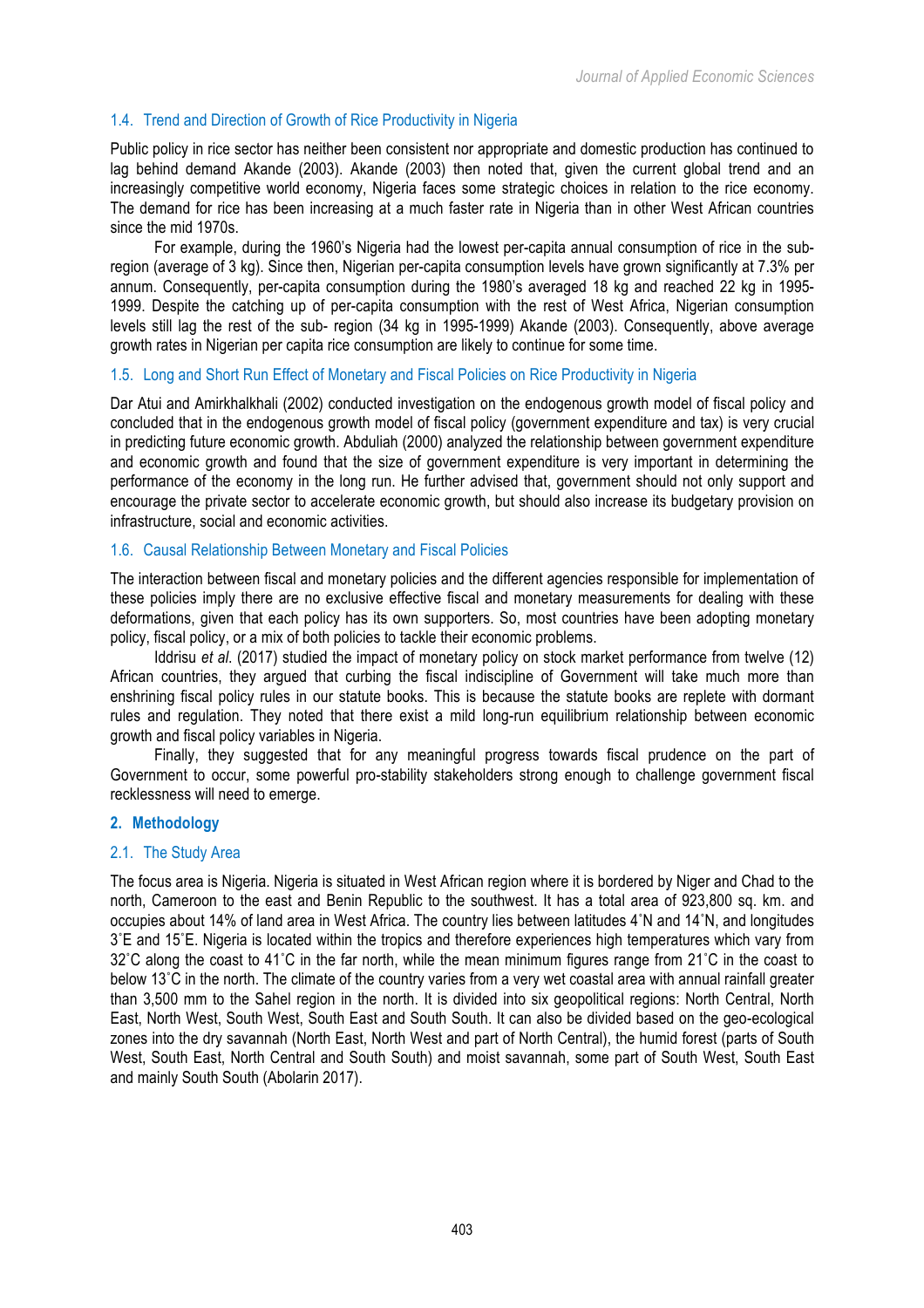# Method of Data Collection

Secondary data consisting of annual time series covering a period of 36 years (1981 – 2016) were used for this study. Variable of interest includes public expenditure on rice, rice output, interest rate, exchange rate, inflation, money supply and labour which were obtained from the Central Bank of Nigeria (CBN) and National Bureau of Statistics (NBS).

## 2.2. Data Analysis Techniques

Descriptive statistics such as mean, median, mode, graphs and trend analysis were used to achieve objective one. The Johansen co-integration test was used to achieve objective two. The vector autoregressive model (VAR) was used to achieve objective three as co-integration exists; and the t-test VAR estimation was used to test the hypotheses.

#### 2.3. Model Specification

#### Trends Analysis

Following Gujarati (2004) trend model which is specified as follow

$$
Y_t = Y_0 (1+r)^t \tag{1}
$$

*where: y* = value of variables of interest (interest rate, exchange public expenditure, taxes, money supply, inflation, budget to rice sec);  $t =$  time of period;  $r =$  compound production rate.

Therefore, if we take the natural logarithm of both sides:

$$
ln y_t = t ln (1+r) \tag{2}
$$

*where*: *ln* is the natural logarithm

If we let  $ln y_0 = \alpha$  and  $ln (1 + r) = \beta$ . Then the equation will be written as:

$$
\ln y_t = \alpha + \beta_t \tag{3}
$$

Adding the disturbance term  $(u_t)$  to the equation, we obtain:

$$
\ln y_t = \alpha + \beta_t + u_t \tag{4}
$$

*where*  $\alpha$  = intercept;  $\beta$  = trend variables and  $\alpha$  = econometric error term.

The rice productivity model can therefore be specified using the variables of interest as follow:

| $ln y_t = \alpha + \beta_{pc}t + u_t$   | (5)  |
|-----------------------------------------|------|
| $ln y_t = \alpha + \beta_{inf} t + u_t$ | (6)  |
| $lny_t = \alpha + \beta_{tax}t + u_t$   | (7)  |
| $lny_t = \alpha + \beta_{int}t + u_t$   | (8)  |
| $lny_t = \alpha + \beta_{ms}t + u_t$    | (9)  |
| $lny_t = \alpha + \beta_{exc}t + u_t$   | (10) |
| $lny_t = \alpha + \beta_{ETR}t + u_t$   | (11) |

 $\beta_{pe}$ ,  $\beta_{inf}$ ,  $\beta_{tax}$ ,  $\beta_{int}$ ,  $\beta_{ms}$ ,  $\beta_{exc}$ ,  $\beta_{ETR}$  are coefficient of the trend variables for public expenditure, inflation, taxes, interest rate, money supply, exchange rate, expenditure on rice respectively. A semi-log growth rate model will be developed for this study instead of a linear trend model because the study interested in absolute and relative change in the parameters of interest for this research. The parameter of utmost interest in equation (4) is coefficient of β(6), the slope coefficient which measures the constant proportional or relative change in Y for a given absolute change in the value of the regressor to firstly, multiply b by 100, gave the instantaneous productivity rate (IPR) at a point in time.

#### $IPR = b \times 100$  (12)

*where:* IPR = instantaneous productivity rate, and b = least-square estimate of the slope coefficient β.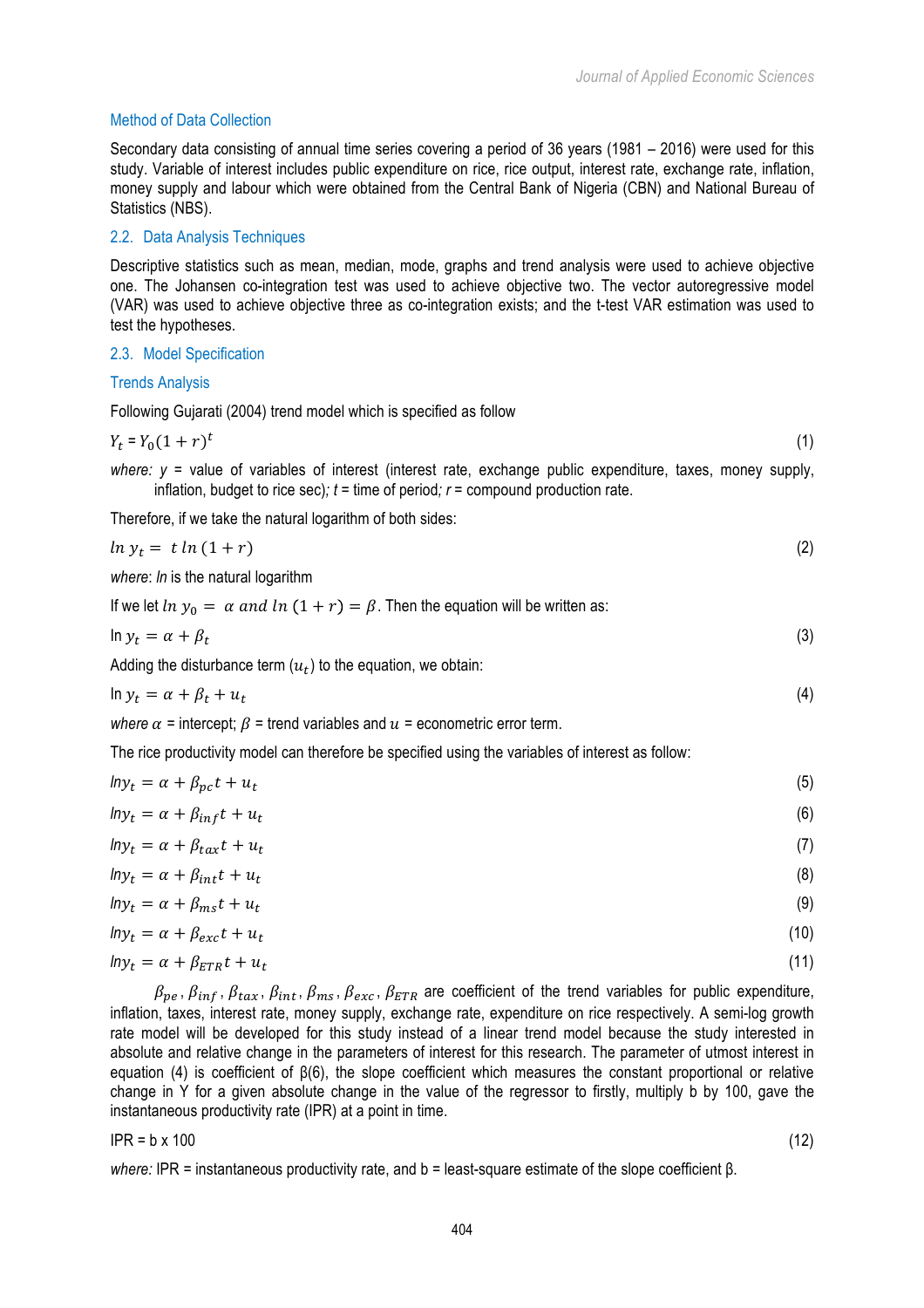Secondly, taking the antilog of b, subtracting 1 from it and then multiplying the difference by 100 gave the compound productivity rate (CPR) over a period of time. The compound productivity rate (CPR) in percentage in each of the four cases can be recovered from the equation 11 – 20 in the following manners

$$
CPR = (e^{\beta i} - 1)^*100 \tag{13}
$$

*where:*  $\beta_i$  = the coefficient of the trend variable in the respective cases.

#### Decision Rule

- **■** If the *b* is positive and statistically significant, there is acceleration in productivity rate;
- **■** If the *b* is negative and statistically significant, there is deceleration in productivity rate;
- And if the *b* is not statistically significant, there is stagnation in the productivity rate.

#### Unit Root Test

Augmented Dickey fuller (ADF) was used to test for the presence of unit root or stationarity of each variable in other to avoid spurious relationship. The model of ADF test with a constant and trend is specified below:

$$
\Delta y_t = \alpha_0 + \alpha_2 t + \beta_1 + y_{t-1} + \sum_{1=1}^p \beta_2 \Delta y_{t-1} + et \tag{14}
$$

*where*:  $y_t$  = current value of rice productivity or monetary policy of fiscal policy;  $y_{t-1}$  = immediate past values of rice productivity or mometary policy or fiscal policy;  $t =$  variable time;  $Δ =$  change operator;  $p =$  optimal lag length;  $\alpha_0$  = constant;  $\alpha_2$ ,  $\beta_1$ ,  $\beta_2$ , = parameters coefficients to be estimated;  $e_t$  = error term.

The unit root equation for rice productivity, monetary policy and fiscal policy are specified below respectively:

$$
\Delta RP_t = \alpha_0 + \alpha_2 t + \beta_1 R P_{t-i} + \sum_{i=1}^n B_i \Delta R P_{t-i} + e_t
$$
\n(15)

$$
\Delta RP_t = \alpha_0 + \alpha_2 t + \beta_1 MP_{t-i} + \sum_{i=1}^n B_i \Delta MP_{t-i} + e_t
$$
\n(16)

$$
\Delta FP_{t} = \alpha_{0} + \alpha_{2}t + \beta_{1}FP_{t-i} + \sum_{i=1}^{n} B_{2} \Delta FP_{t-i} + e_{t}
$$
\n(17)

Decision rule

- If the ADF statistics is greater than the critical value, that means the series is stationary in nature.
- If the ADF statistics is less than the critical value, that means the series is non-stationary in nature.

#### Johansen Co-Integration Test

The Johansen co-integration test is used to test for the long run relationship among variables of interest. The method employed for this study was based on the estimation of vector Autoregressive (VAR) model since cointegration exists among variables. If there is no co-integration among the variables, the regression is transformed to its VECM form, but if there is co-integration, it is left in its VAR form.

$$
y_t = A_t y_{t-1} + - - - - + A_p y_{t-p} + B X_t + e_t
$$
\n<sup>(18)</sup>

where:  $y_t = K -$  vector of non-stationary 1(i) variables;  $x_t = d -$  vector of deterministic variables;  $e_t =$  vector.

The VAR can latter assume the following form:

$$
\Delta y_t = \Pi y_{t-1} + \sum_{i=1}^{k-1} \Gamma_i \, \Delta y_{t-i} + BX_t + e_t \tag{19}
$$

where:  $\Pi = \sum_{i=1}^{p} A_i$  and  $\Gamma_i = -\sum_{i=1+i}^{p} A_i$ 

Granger's representation theorem asserts that if the coefficient matrix  $\Pi$  has reduced rank y<k then there exist kxr matrices a and β each with rank r such that  $\Pi = \alpha^{\beta}$  and  $\alpha \beta_t$  is I (0), where r is the number of cointegration relationship and each column of β is the co-integration vector. Johansen's method is to estimate the  $\eta$  matrix from an unrestricted VAR and to test whether we can reject the restriction implied by the reduced rank of  $\Pi$ .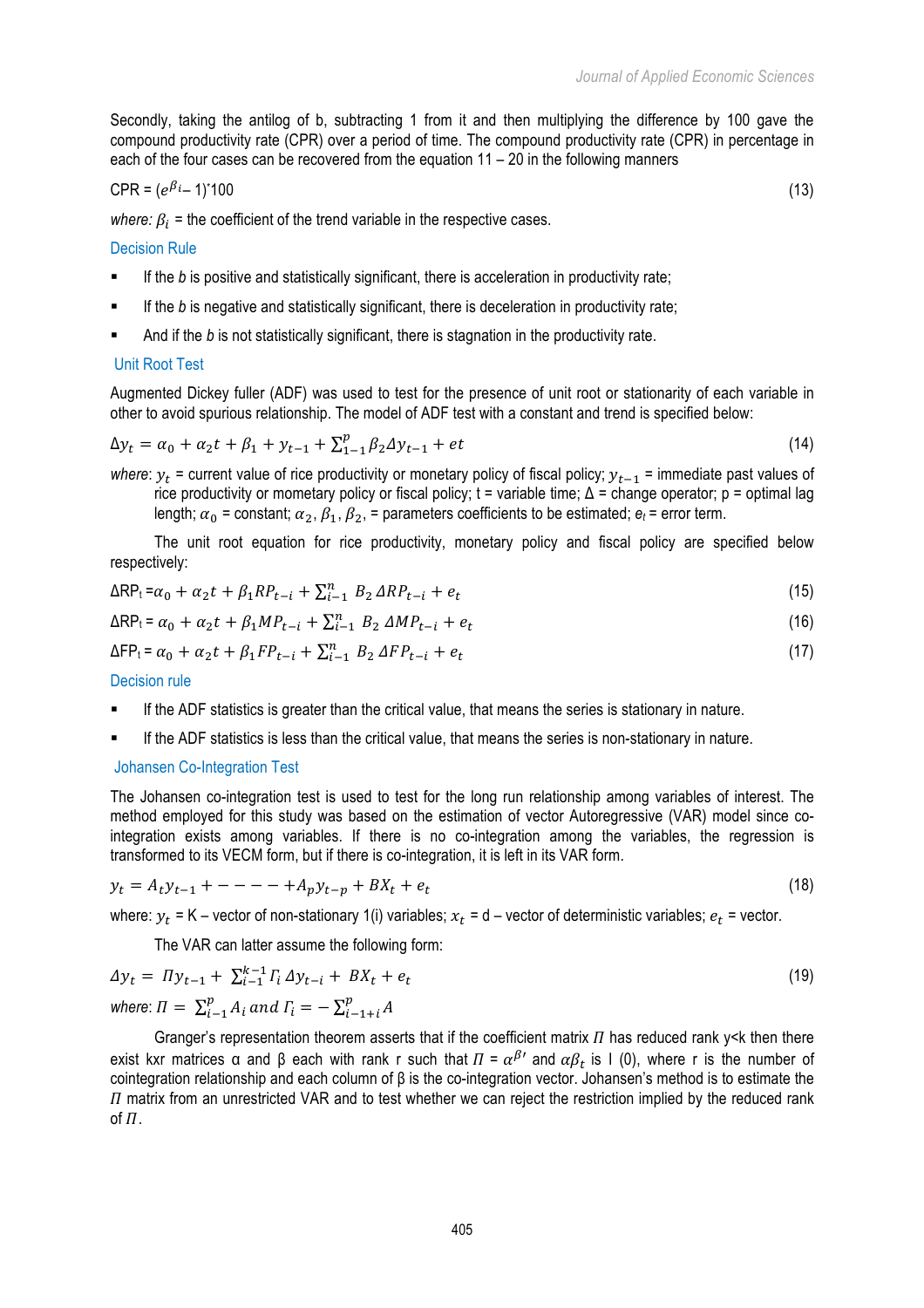# Decision Rule

- The hypothesis of co-integration is accepted if the number of co-integration relationship is greater than or equal to one. The decision rule opens which to accept or not that there exists a long run relationship between variables of interest is thus the likelihood ratio (L.A) and the critical value at a certain significance level determines whether to accept or reject the null hypothesis. If the likelihood ratio is less than the critical value at a given level of significance, the null hypothesis is accepted and vice versa. The hypothesis indicates the number of co-integration equation(s), and the significance levels are usually 1% and 5%.
- **Expenditure on rice was measured in Naira.**
- Exchange rate was measured in terms of dollar to Naira.
- **■** Interest rate was measured in percentage.
- **■** Inflation rate was measured in percentage.
- **■** Money supply was measured in Naira.
- § Rice output was measured in tonnes.3.

#### **3. Results and Discussion**

#### 3.1 The Direction of Growth of Exchange Rate

The result of direction of growth of exchange rate is presented in Table 1 below with the result showing that the coefficient of (R2) is 0.974 indicating 97.4%. The variation of exchange rate is explained by time. Furthermore, the coefficient of exchange rate (-0.005) is significant at 1% and negative, this means that exchange rate is decelerated under the reviewed year. This result agrees with the findings of Ozcan (2020) that exchange rate and economic growth are inversely related, it however disagrees with the finding of (Egbeadumah 2018) that exchange rate is accelerating during the period of 1981 to 2016.

| Dependent Variable: LNEXCHANGE RATE |             |  |                       |             |          |  |
|-------------------------------------|-------------|--|-----------------------|-------------|----------|--|
| Method: Least Squares               |             |  |                       |             |          |  |
| Date: 04/21/18                      | Time: 20:46 |  |                       |             |          |  |
| Sample: 1981 2016                   |             |  |                       |             |          |  |
| Included observations: 36           |             |  |                       |             |          |  |
| Variable                            | Coefficient |  | Std. Error            | t-Statistic | Prob.    |  |
| @TREND                              | 0.382357    |  | 0.020271              | 18.86260    | 0.0000   |  |
| @TREND^2<br>C                       | $-0.005947$ |  | 0.000560              | $-10.62264$ | 0.0000   |  |
|                                     | $-0.931815$ |  | 0.153321              | $-6.077537$ | 0.0000   |  |
| R-squared                           | 0.974022    |  | Mean dependent var    |             | 3.296500 |  |
| Adjusted R-squared                  | 0.972448    |  | S.D. dependent var    |             | 1.950948 |  |
| S.E. of regression                  | 0.323836    |  | Akaike info criterion |             | 0.662495 |  |
| Sum squared resid                   | 3.460697    |  | Schwarz criterion     |             | 0.794455 |  |
| Log likelihood                      | $-8.924906$ |  | Hannan-Quinn criter.  |             | 0.708552 |  |
| <b>F-statistic</b>                  | 618.6551    |  | Durbin-Watson stat    |             | 0.869548 |  |
| Prob(F-statistic)                   | 0.000000    |  |                       |             |          |  |
| . <b>.</b>                          |             |  |                       |             |          |  |

Table 1. Direction of growth of exchange rate

*Note*: Decision; Decelerated. *Source*: Author's Computation

# 3.2 The Direction of Growth of Inflation

The result on direction of growth of inflation is represented in Table 2 below with the result showing that the coefficient of R2 is 0.121 indicating 12.1%. The variation is explained by time. Also, the coefficient of inflation rate (-0.001) is not significant at 5%. This means that there is a stagnation in inflation rate under the years reviewed. This result disagrees with the finding of (Hakan *et al*. 2008) that inflation has a negative relationship with output growth in Turkey within the reviewed year.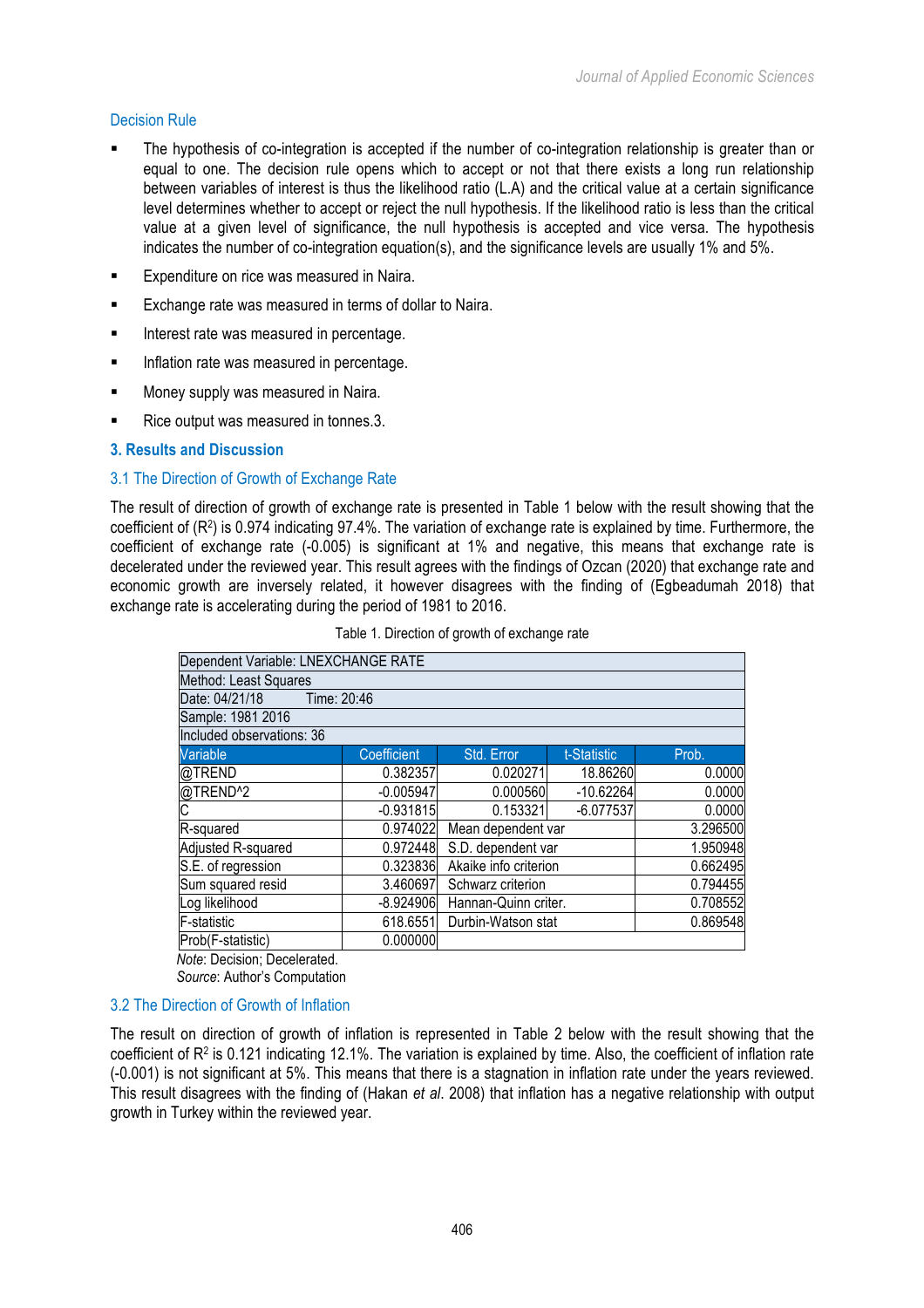| Dependent Variable: LNINFLATION |                           |                       |             |          |  |
|---------------------------------|---------------------------|-----------------------|-------------|----------|--|
| Method: Least Squares           |                           |                       |             |          |  |
| Date: 04/21/18                  | Time: 20:47               |                       |             |          |  |
| Sample: 1981 2016               | Included observations: 36 |                       |             |          |  |
| Variable                        | Coefficient               | Std. Error            | t-Statistic | Prob.    |  |
| @TREND                          | 0.031673                  | 0.043538              | 0.727486    | 0.4721   |  |
| @TREND^2                        | $-0.001465$               | 0.001202              | $-1.218431$ | 0.2317   |  |
| C                               | 2.737486                  | 0.329307              | 8.312882    | 0.0000   |  |
| R-squared                       | 0.121649                  | Mean dependent var    |             | 2.685004 |  |
| Adjusted R-squared              | 0.068415                  | S.D. dependent var    |             | 0.720629 |  |
| S.E. of regression              | 0.695541                  | Akaike info criterion |             | 2.191402 |  |
| Sum squared resid               | 15.96466                  | Schwarz criterion     |             | 2.323362 |  |
| Log likelihood                  | $-36.44524$               | Hannan-Quinn criter.  |             | 2.237460 |  |
| F-statistic                     | 2.285193                  | Durbin-Watson stat    |             | 1.094670 |  |
| Prob(F-statistic)               | 0.117632                  |                       |             |          |  |
|                                 |                           |                       |             |          |  |

### Table 2. Direction of growth of inflation

*Note*: Decision; Decelerated.

*Source*: Author's Computation

# 3.3 The Direction of Growth of Interest Rate

The result of direction of growth of interest rate is presented in table 3 below and the result shows that the coefficient of (R2) is 0.513 indicating 51.3%, the variation is also explained by time. The coefficient of interest rate (-0.001) is significant at 5% and negative. This indicates that there is a decelerated interest rate under the reviewed year. This result agrees with the findings of Samuel *et al*. (2017) who noted an inverse relation between interest rate and economic growth disagrees with the finding of Egbeadumah (2018) that interest rate is accelerating during the period of 1981 to 2016.

Table 3. Direction of growth of interest rate

| Dependent Variable: LNINTEREST RATE |                           |                       |             |             |  |  |  |
|-------------------------------------|---------------------------|-----------------------|-------------|-------------|--|--|--|
| Method: Least Squares               |                           |                       |             |             |  |  |  |
| Date: 04/21/18                      | Time: 20:49               |                       |             |             |  |  |  |
| Sample: 1981 2016                   | Included observations: 36 |                       |             |             |  |  |  |
| Variable                            | Coefficient               | Std. Error            | t-Statistic | Prob.       |  |  |  |
| @TREND                              | 0.063967                  | 0.013485              | 4.743537    | 0.0000      |  |  |  |
| @TREND <sup>^2</sup>                | $-0.001372$               | 0.000372              | $-3.684942$ | 0.0008      |  |  |  |
| С                                   | 2.467523                  | 0.101998              | 24.19186    | 0.0000      |  |  |  |
| R-squared                           | 0.513524                  | Mean dependent var    |             | 3.018573    |  |  |  |
| Adjusted R-squared                  | 0.484041                  | S.D. dependent var    |             | 0.299921    |  |  |  |
| S.E. of regression                  | 0.215434                  | Akaike info criterion |             | $-0.152668$ |  |  |  |
| Sum squared resid                   | 1.531591                  | Schwarz criterion     |             | $-0.020708$ |  |  |  |
| Log likelihood                      | 5.748022                  | Hannan-Quinn criter.  |             | $-0.106610$ |  |  |  |
| F-statistic                         | 17.41742                  | Durbin-Watson stat    |             | 0.858241    |  |  |  |
| Prob(F-statistic)                   | 0.000007                  |                       |             |             |  |  |  |
| Uete: Degision: Deselerated         |                           |                       |             |             |  |  |  |

*Note*: Decision; Decelerated. *Source*: Author's Computation

# 3.4. The Direction of Growth of Money Supply

The result of direction of growth of money supply is presented in Table 4 below with the result showing that the coefficient of  $(R^2)$  is 0.991 indicating 99.1%. The variation of money supply is explained by time. Furthermore, the coefficient of money supply (-0.0003) is significant at 10% and positive. This means that there is acceleration in money supply within the reviewed years. This result agrees with the finding of (Egbeadumah 2018) that exchange rate is accelerating during the period of 1981 to 2016.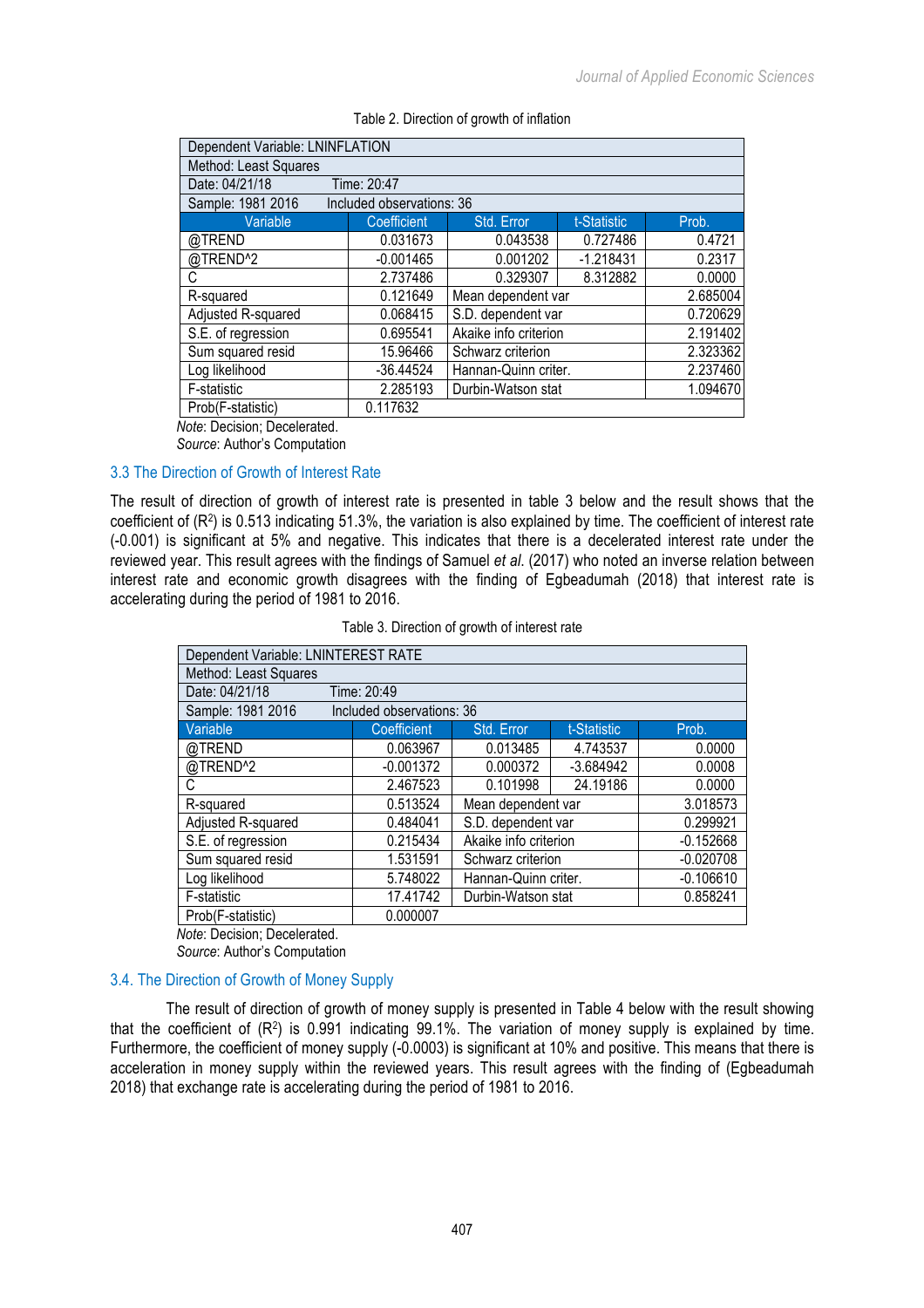| Dependent Variable: LNMONEY SUPPLY |                    |                       |             |           |
|------------------------------------|--------------------|-----------------------|-------------|-----------|
| Method: Least Squares              |                    |                       |             |           |
| Date: 04/21/18 Time: 20:50         |                    |                       |             |           |
| Sample: 1981 2016                  |                    |                       |             |           |
| Included observations: 36          |                    |                       |             |           |
| <b>Variable</b>                    | <b>Coefficient</b> | Std. Error            | t-Statistic | Prob.     |
| @TREND                             | 0.247355           | 0.014552              | 16.99804    | 0.0000    |
| @TREND <sup>^2</sup>               | $-0.000362$        | 0.000402              | -0.901560   | 0.3738    |
| C                                  | 2.179189           | 0.110067              | 19.79875    | 0.0000    |
| R-squared                          | 0.991735           | Mean dependent var    |             | 6.357840  |
| Adjusted R-squared                 | 0.991234           | S.D. dependent var    |             | 2.482978  |
| S.E. of regression                 | 0.232477           | Akaike info criterion |             | -0.000398 |
| Sum squared resid                  | 1.783499           | Schwarz criterion     |             | 0.131562  |
| Log likelihood                     | 3.007164           | Hannan-Quinn criter.  |             | 0.045660  |
| <b>F-statistic</b>                 | 1979.796           | Durbin-Watson stat    |             | 0.242011  |
| Prob(F-statistic)                  | 0.000000           |                       |             |           |
| المعلومة المممال ومماماته والمعادا |                    |                       |             |           |

#### Table 4. Direction of growth of money supply

*Note*: Decision; Decelerated. *Source*: Author's Computation

# 3.5 The Direction of Growth of Rice Output

The result of direction of growth of rice output is presented in Table 5 below. The result shows that the coefficient of (R2) is 0.851 indicating 85.1%. The variation is explained by time. The coefficient of rice output is (-0.0006) is significant at 10% and negative. This means that there is deceleration in rice output under the studied years. This finding agreed with the resolution of (Fwah 2017) who found out that there is deceleration in agricultural productivity from 1980 to 2014.

#### Table 5. Direction of growth of rice output

| Dependent Variable: LNRICE OUTPUT |                    |                       |             |           |
|-----------------------------------|--------------------|-----------------------|-------------|-----------|
| Method: Least Squares             |                    |                       |             |           |
| Date: 04/21/18 Time: 20:52        |                    |                       |             |           |
| Sample: 1981 2016                 |                    |                       |             |           |
| Included observations: 36         |                    |                       |             |           |
| Variable                          | <b>Coefficient</b> | Std. Error            | t-Statistic | Prob.     |
| @TREND                            | 0.061466           | 0.011385              | 5.398631    | 0.0000    |
| @TREND^2<br>C                     | -0.000622          | 0.000314              | -1.979589   | 0.0561    |
|                                   | 14.08287           | 0.086116              | 163.5331    | 0.0000    |
| R-squared                         | 0.851226           | Mean dependent var    |             | 14.90072  |
| Adjusted R-squared                | 0.842210           | S.D. dependent var    |             | 0.457897  |
| S.E. of regression                | 0.181890           | Akaike info criterion |             | -0.491178 |
| Sum squared resid                 | 1.091767           | Schwarz criterion     |             | -0.359218 |
| Log likelihood                    | 11.84120           | Hannan-Quinn criter.  |             | -0.445120 |
| F-statistic                       | 94.40657           | Durbin-Watson stat    |             | 0.767957  |
| Prob(F-statistic)                 | 0.000000           |                       |             |           |
| .<br>.                            |                    |                       |             |           |

*Note*: Decision; Decelerated. *Source*: Author's Computation

# 3.6. The Direction of Growth of Expenditure on Rice

The result is presented in Table 6 below with the result showing that the coefficient of  $(R^2)$  is 0.864 indicating 86.4%. The coefficient of expenditure on rice (-0.001) is not significant at 5%. This indicates a stagnated expenditure on rice over the years reviewed. This finding disagrees with the finding of (Egbeadumah 2018) that public expenditure is accelerating during the period of 1981 to 2016.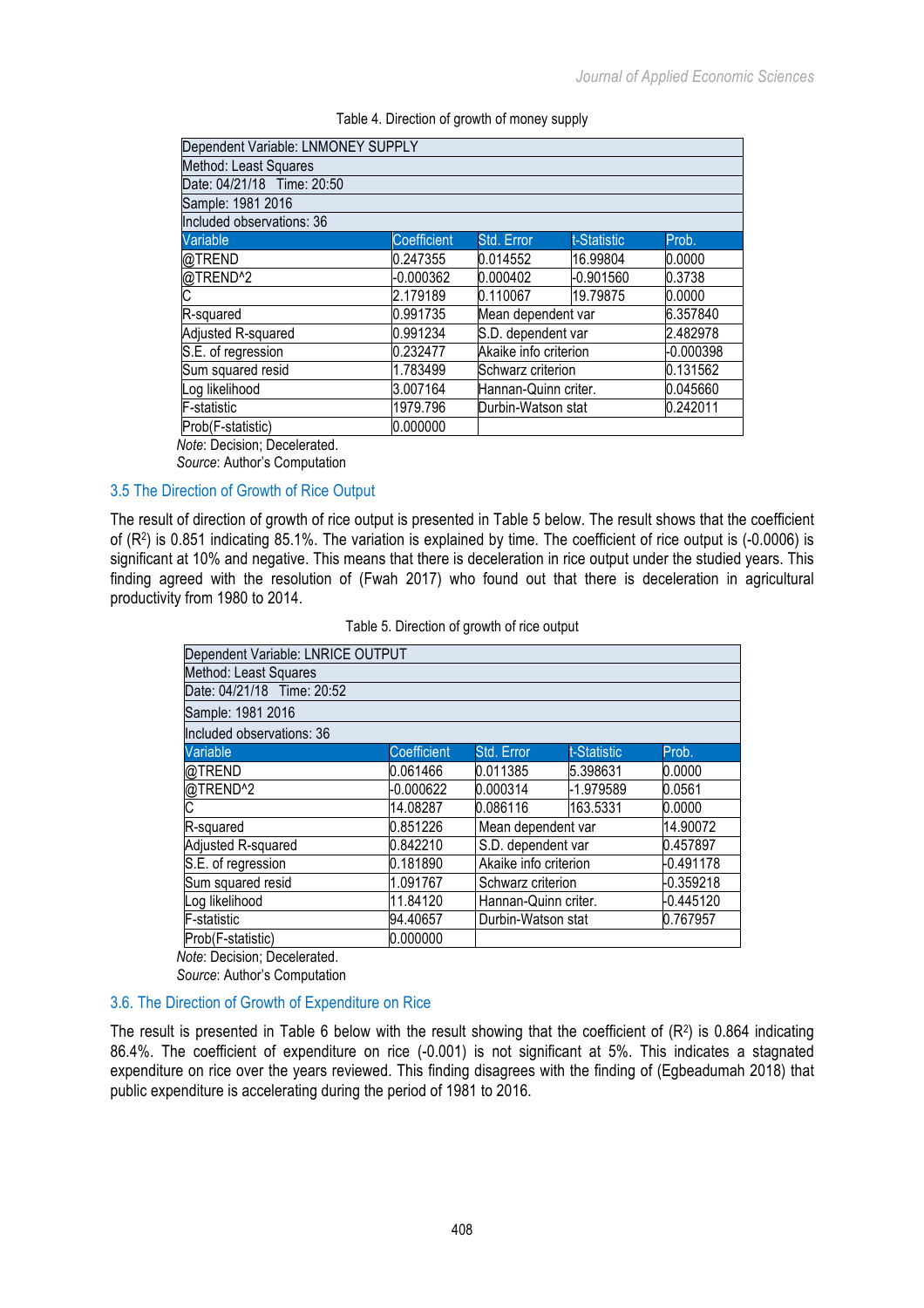|  |  |  |  |  | Table 6. Direction of growth of rice expenditure |
|--|--|--|--|--|--------------------------------------------------|
|--|--|--|--|--|--------------------------------------------------|

| Dependent Variable: LNRICE EXPENDITURE |             |                       |             |          |
|----------------------------------------|-------------|-----------------------|-------------|----------|
| Method: Least Squares                  |             |                       |             |          |
| Date: 04/21/18 Time: 20:53             |             |                       |             |          |
| Sample: 1981 - 2016                    |             |                       |             |          |
| Included observations: 36              |             |                       |             |          |
| Variable                               | Coefficient | Std. Error            | t-Statistic | Prob.    |
| @TREND                                 | 0.234538    | 0.044760              | 5.239905    | 0.0000   |
| @TREND <sup>^2</sup>                   | -0.001978   | 0.001236              | -1.599832   | 0.1192   |
| C                                      | 15.52758    | 0.338551              | 45.86475    | 0.0000   |
| R-squared                              | 0.864321    | Mean dependent var    |             | 18.81293 |
| Adjusted R-squared                     | 0.856098    | S.D. dependent var    |             | 1.885009 |
| S.E. of regression                     | 0.715068    | Akaike info criterion |             | 2.246776 |
| Sum squared resid                      | 16.87362    | Schwarz criterion     |             | 2.378736 |
| Log likelihood                         | -37.44198   | Hannan-Quinn criter.  |             | 2.292834 |
| F-statistic                            | 105.1104    | Durbin-Watson stat    |             | 1.007634 |
| Prob(F-statistic)                      | 0.000000    |                       |             |          |
|                                        |             |                       |             |          |

*Note*: Decision; Decelerated.

*Source*: Author's Computation

# 3.7 The Direction of Growth of Labour

The result is represented in Table 7 below. The result shows that the coefficient of  $(R<sup>2</sup>)$  is 0.0958 indicating 9.58%. This variation is explained by time. The coefficient of labor (-0.0004) is not significant at 5%. This means stagnation in labor over the reviewed years.

| Table 7. Direction of growth of labor |  |  |  |  |
|---------------------------------------|--|--|--|--|
|---------------------------------------|--|--|--|--|

| Dependent Variable: LNLABOUR |                    |                       |             |          |
|------------------------------|--------------------|-----------------------|-------------|----------|
| Method: Least Squares        |                    |                       |             |          |
| Date: 04/21/18 Time: 21:15   |                    |                       |             |          |
| Sample: 1981 2016:           |                    |                       |             |          |
| Included observations: 36    |                    |                       |             |          |
| Variable                     | <b>Coefficient</b> | Std. Error            | t-Statistic | Prob.    |
| @TREND                       | 0.009453           | 0.015633              | 0.604701    | 0.5495   |
|                              | -0.000448          | 0.000432              | -1.038062   | 0.3068   |
| @TREND^2<br>C                | 0.975277           | 0.118245              | 8.247901    | 0.0000   |
| R-squared                    | 0.095819           | Mean dependent var    |             | 0.955092 |
| Adjusted R-squared           | 0.041021           | S.D. dependent var    |             | 0.255037 |
| S.E. of regression           | 0.249751           | Akaike info criterion |             | 0.142950 |
| Sum squared resid            | 2.058392           | Schwarz criterion     |             | 0.274910 |
| Log likelihood               | 0.426898           | Hannan-Quinn criter.  |             | 0.189008 |
| F-statistic                  | 1.748566           | Durbin-Watson stat    |             | 1.187450 |
| Prob(F-statistic)            | 0.189763           |                       |             |          |

*Note*: Decision; Decelerated. *Source*: Author's Computation

# Decision Rule

- If β coefficient is significantly positive, it means there is acceleration in the dependent variable.
- If β coefficient is significantly negative, it means there is deceleration in the dependent variable and finally when β coefficient is not significant meaning that there is stagnation in the dependent variable.

# 3.8 Unit Root Test (Stationary Test).

The result of unit root test is as presented in Table 8 below. From the results, the variables exchange rate, inflation, labor and interest rate were stationary at levels, while money supply, rice output and government expenditures on rice were stationary at first difference.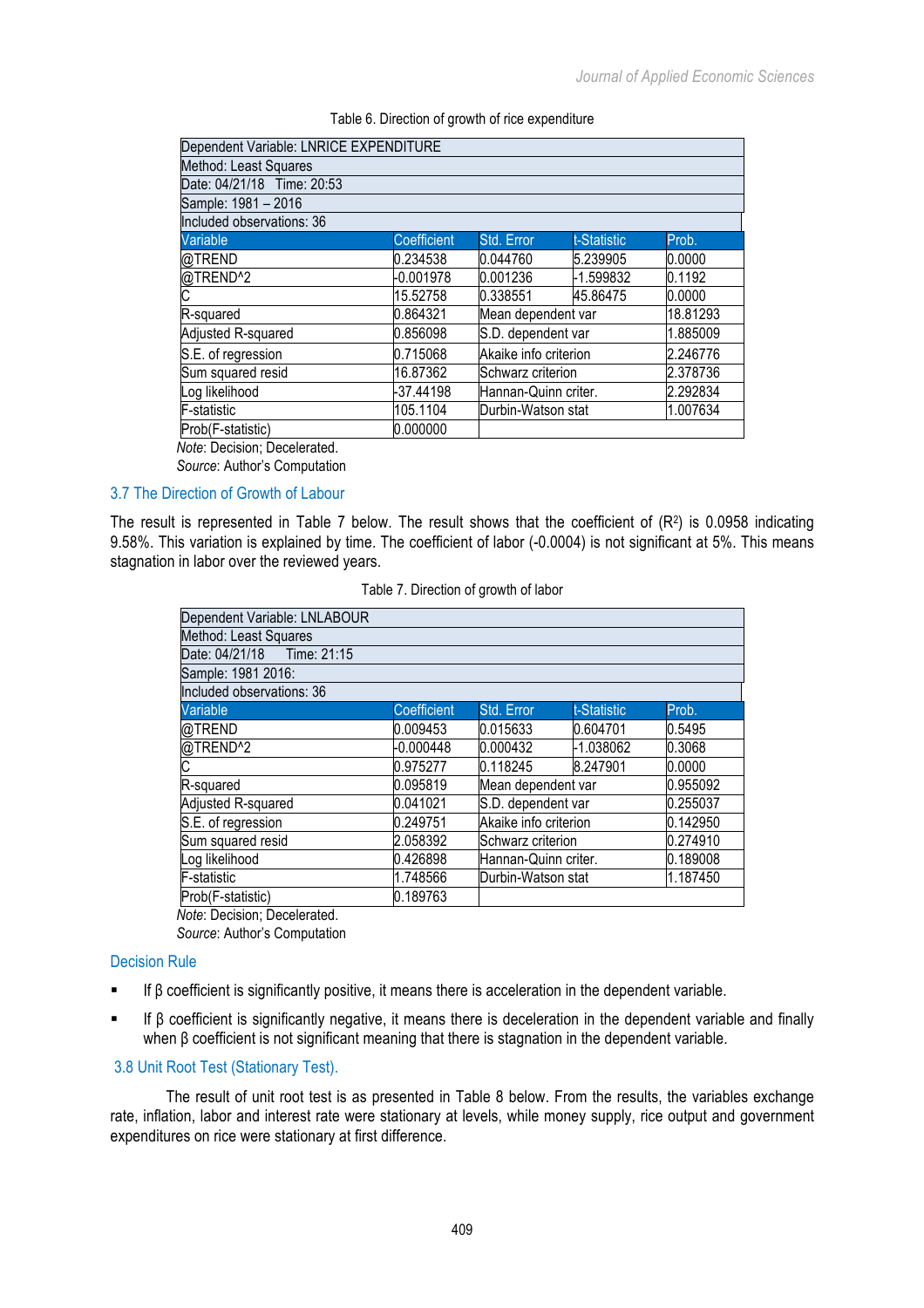| <b>Variables</b>    | At level     |             | At first difference |             |                          |
|---------------------|--------------|-------------|---------------------|-------------|--------------------------|
|                     | t-statistics | Probability | t-statistics        | Probability | Decision                 |
| Exchange rate       | $-1.31$      | 0.86        | $-5.27$             | 0.0007      | l(I)                     |
| Inflation rate      | $-4.20$      | 0.01        | $-5.68$             | 0.0003      | l(ľ                      |
| Interest rate       | $-2.86$      | 0.18        | $-6.09$             | 0.0001      | $\mathsf{I}(\mathsf{I})$ |
| Money supply        | $-2.10$      | 0.52        | $-3.34$             | 0.0206      | l(d)                     |
| Rice output         | $-1.87$      | 0.64        | $-9.03$             | 0.0000      | I(d)                     |
| Expenditure on rice | $-3.15$      | 0.10        | $-6.62$             | 0.0000      | I(d)                     |
| Labor               | $-3.55$      | 0.04        | $-5.92$             | 0.0001      |                          |

#### Table 8. Analysis of unit root test

*Source*; Author's computation

# Johansen Co-integration Test

#### Table 9. Unrestricted Cointegration Rank Test (Trace)

| No. of $CE(s)$ | Eigenvalue | <b>Statistic</b> | <b>Critical Value</b> | Prob.** |
|----------------|------------|------------------|-----------------------|---------|
| None *         | 0.889068   | 220.0256         | 125.6154              | 0.0000  |
| At most 1 *    | 0.797291   | 145.2652         | 95.75366              | 0.0000  |
| At most 2 *    | 0.744035   | 91.00178         | 69.81889              | 0.0004  |
| At most 3      | 0.546187   | 44.66943         | 47.85613              | 0.0966  |
| At most 4      | 0.308908   | 17.80702         | 29.79707              | 0.5804  |
| At most 5      | 0.108088   | 5.244612         | 15.49471              | 0.7823  |
| At most 6      | 0.039082   | 1.355446         | 3.841466              | 0.2443  |

*Note*: Trace test indicates 3 cointegrating eqn(s) at the 0.05 level; \* denotes rejection of the hypothesis at the 0.05 level; \*\*MacKinnon-Haug-Michelis (1999) p-values

*Source*: Author's computation

#### 3.9 Long-Run Impact of Monetary and Fiscal Policies on Rice Productivity

The vector autoregressive model was applied due to co-integration of variables. The result is presented in table 10. From the analysis, the coefficient of interest rate is negative (-0.969427) and highly significant at 1%. This implies that a unit increase in interest rate will decrease rice productivity by 96%. This result met the theoretical expectation which may be associated with decreased rice production of a high interest rate. This also agrees with the findings of Egbeadumah (2018) who opined that the interest rate in the previous year significantly affect agricultural growth. Samuel *et al.* (2017) have noted an inverse relationship between interest rate and economic growth in Nigeria.

The coefficient of exchange rate is positive (0.311919) and significant at 1% level of probability. This implies that a unit increase in exchange rate will increase rice productivity by 31%. This may be attributed to the export receipts of rice. This study is in line with the work of Mffon (2017) as cited by Egbeadumah (2018) that exchange rate increases agricultural growth in Nigeria from 1981 to 2013. Ozcan (2020) found that exchange rate and economic growth are inversely related in Turkey economy.

Further analysis indicates that the coefficient of money supply previously is positive (0.290537) and significant at 10%; an indication that a unit increase in money supply in the previous year increases rice productivity by 29%. This could be associated with the fact that the increase in money supply if invested in agriculture will boost rice production. This result agrees with the findings of Prasert *et al.* (2015) who noted that increase in money supply is a significant variable in agricultural growth.

Further analysis shows that the coefficient of public expenditure the previous year is positive (0.287412) and highly significant at 1% level of probability; indicating that a unit increase in public expenditure on rice will lead to increased rice productivity by 28%. This could be attributed to the fact that the funds might have been judiciously used for the intended purpose thus leading to increase in rice productivity. It could also mean that government might have set some machinery in place to prevent funds diversion. This result agrees with that of Komain (2013) who opined that public expenditure and agricultural growth are directly related, Djomo (2017) also noted that public expenditure increases agricultural growth in Cameroon.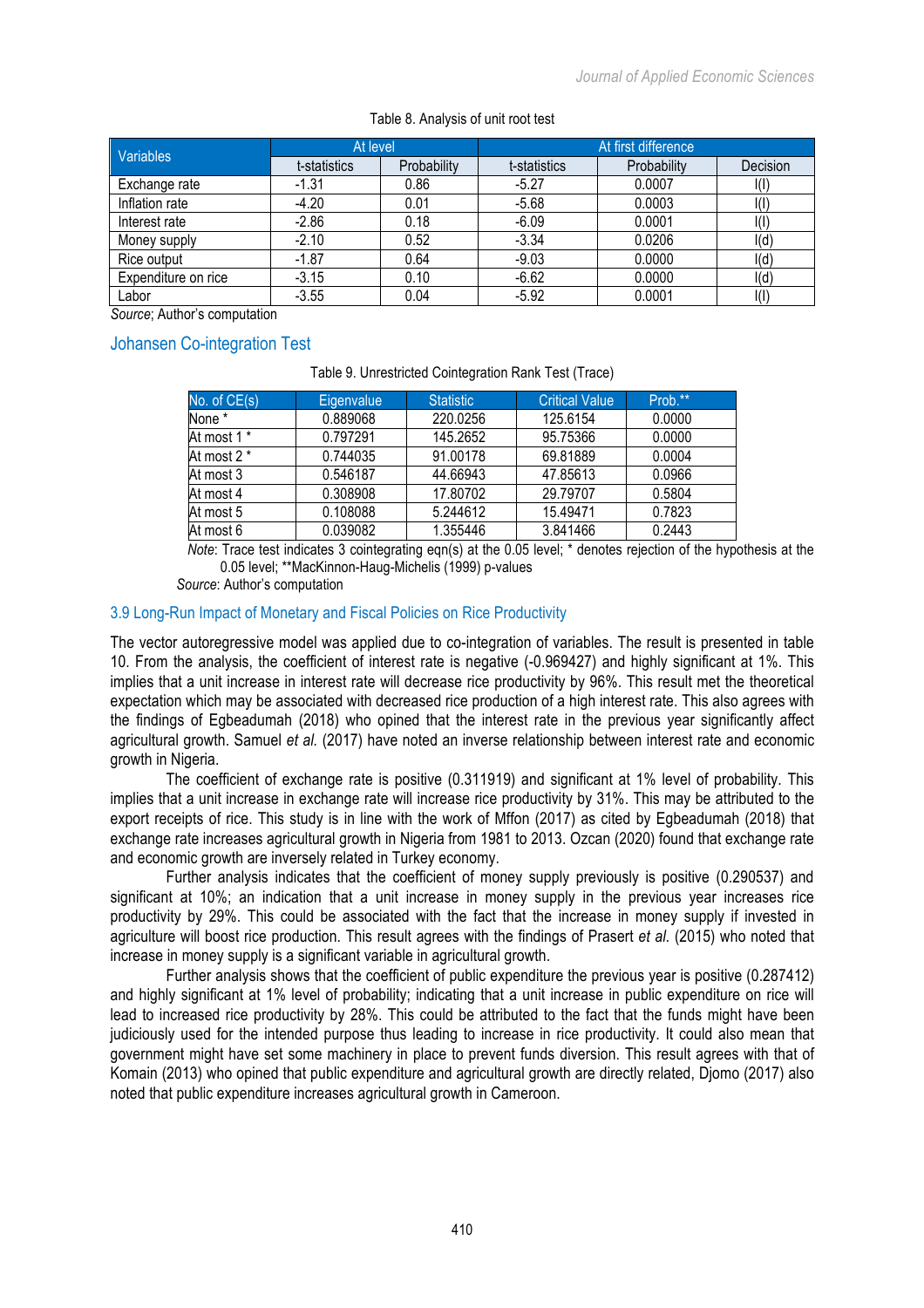| Variables  | <b>Coefficients</b> | S.E     | t-statistics |
|------------|---------------------|---------|--------------|
| $RP(-1)$   | 1.00000             | 0.0000  | 0.0000       |
| $INT(-1)$  | $-0.969427***$      | 0.14706 | $-6.59195$   |
| $EXC(-1)$  | 0.311919***         | 0.07212 | 4.32502      |
| $MS(-1)$   | O.290537*           | 0.16426 | 1.97494      |
| $REXP(-1)$ | 0.287412***         | 0.03556 | 8.08189      |
| CONST.     | 0.436227            |         |              |

Table 10. Long-run effect of Monetary and Fiscal Policies on Rice Productivity.

*Note*: ×××, × denote significance at 1% and 10% level of probability respectively; where RP is rice productivity, EXC is exchange rate, INT is interest rate, MS is money supply, REXP is rice expenditure.

*Source*: Author's Computation

#### 3.10. Short-Run Impact of Monetary and Fiscal Policies on Rice Productivity

Using vector autoregressive model, the short-run impact of monetary and fiscal policies on rice productivity is as presented in Table 11. From the results, ECT is -0.365830 which indicates a low speed of adjustment of monetary and fiscal policies instruments towards equilibrium, implying that the speed of adjustment in the short run is 36% (-0.365830). This also implied that 36% of the disequilibrium in the rice production is offset by short run adjustment in each year.

From another side, the speed of adjustment where the monetary and fiscal policies variables will equate rice productivity was -0.365830. Samuel *et al.* (2017) noted a low speed of adjustment in the short run in their study on interest rate and economic growth.

From the analysis, the coefficient of adjusted  $R^2$  is 0.6000 an indication that 60% of the variation in rice productivity is attributed to the variables fitted in the model. From the results, there is no short-run effect of monetary and fiscal policies on rice productivity. Akanbi *et al*. (2019) and Keji and Efuntade (2020) found that Nigeria government expenditure has no significant impact on agricultural output growth in the short run, but contribute positively and significantly to long run agricultural output growth.

| Error<br>Correction              | D(LNRICEOUT,2)                |                      |                      | D(LNLABOUR,2)D(LNINFLA,2) D(LNINTEREST,2)D(LNEXCH,2) D(LNMONEY,2) |              |              | D(LNRICEEXP,2)    |
|----------------------------------|-------------------------------|----------------------|----------------------|-------------------------------------------------------------------|--------------|--------------|-------------------|
| CointEq1                         | $-0.365830$                   | $-0.434220$          | $-1.820263$          | 1.115569                                                          | $-0.212013$  | 0.122872     | 3.514131          |
|                                  | (0.29226)                     | (0.34358)            | (0.99054)            | (0.34652)                                                         | (0.66845)    | (0.15613)    | (0.83023)         |
|                                  | $[-1.25175]$                  | $[-1.26382]$         | $[-1.83765]$         | 3.21939                                                           | $[-0.31717]$ | 0.78697      | 4.23272]          |
| CointEq2                         | 0.731880                      | $-2.938727$          | $-5.521018$          | $-1.663411$                                                       | $-1.230051$  | $-1.176938$  | 0.681694          |
|                                  | (0.88956)                     | (1.04577)            | (3.01497)            | (1.05472)                                                         | (2.03463)    | (0.47523)    | (2.52704)         |
|                                  | [0.82274]                     | [-2.81011]           | $[-1.83120]$         | $[-1.57712]$                                                      | $-0.60456$ ] | $[-2.47656]$ | 0.26976           |
| CointEq3                         | $-0.249876$                   | 0.504616             | 0.578580             | 0.693738                                                          | 0.384483     | 0.321505     | $-0.566235$       |
|                                  | (0.29115)                     | (0.34228)            | (0.98681)            | (0.34521)                                                         | (0.66594)    | (0.15554)    | (0.82710)         |
|                                  | $[-0.85822]$                  | [1.47427]            | [0.58632]            | [2.00961]                                                         | 0.57736      | [2.06697]    | $[-0.68460]$      |
| <b>D(LNRICEOU</b><br>$(-1),2)$   | $-0.562279$ $\times$ $\times$ | 0.049028             | 0.475015             | $-0.586404$                                                       | 0.383664     | $-0.211656$  | $-1.802405$ × × × |
|                                  | (0.22021)                     | (0.25888)            | (0.74634)            | (0.26109)                                                         | (0.50366)    | (0.11764)    | (0.62556)         |
|                                  | $[-2.55342]$                  | 0.18939              | 0.63646]             | [-2.24598]                                                        | 0.76175      | [-1.79916]   | $-2.88128$        |
| D(LNLABOU<br>R<br>$(-1),2)$      | $-1.039297$                   | 0.577992             | 1.924318             | 0.806878                                                          | $-0.316156$  | 0.576637     | $-0.528366$       |
|                                  | (0.61528)                     | (0.72333)            | (2.08536)            | (0.72951)                                                         | (1.40729)    | (0.32870)    | (1.74787)         |
|                                  | $[-1.68914]$                  | 0.79908              | 0.92277              | [1.10605]                                                         | $[-0.22466]$ | [1.75428]    | $[-0.30229]$      |
| <b>D(LNINFLA</b><br>$(-1),2)$    | $0.451236 \times x$           | 0.059134             | $-0.043221$          | $-0.177706$                                                       | 0.263270     | $-0.129500$  | 0.243206          |
|                                  | (0.21975)                     | (0.25834)            | (0.74480)            | (0.26055)                                                         | (0.50262)    | (0.11740)    | (0.62427)         |
|                                  | 2.05338]                      | 0.22890              | $[-0.05803]$         | $[-0.68204]$                                                      | 0.52379]     | $[-1.10308]$ | 0.38959]          |
| <b>D(LNINTER</b><br>$EST(-1),2)$ | $-0.261600$                   | $-0.420706 \times$ - | $-1.342560 \times x$ | $-0.103743$                                                       | $-0.613153$  | 0.130306     | 1.533547×××       |
|                                  | (0.17487)                     | (0.20557)            | (0.59268)            | (0.20733)                                                         | (0.39996)    | (0.09342)    | (0.49676)         |
|                                  | $[-1.49599]$                  | [-2.04649]           | $[-2.26525]$         | $[-0.50037]$                                                      | $[-1.53303]$ | 1.39484]     | 3.08711]          |

Table 11. Short-run effect of monetary and fiscal policies on rice productivity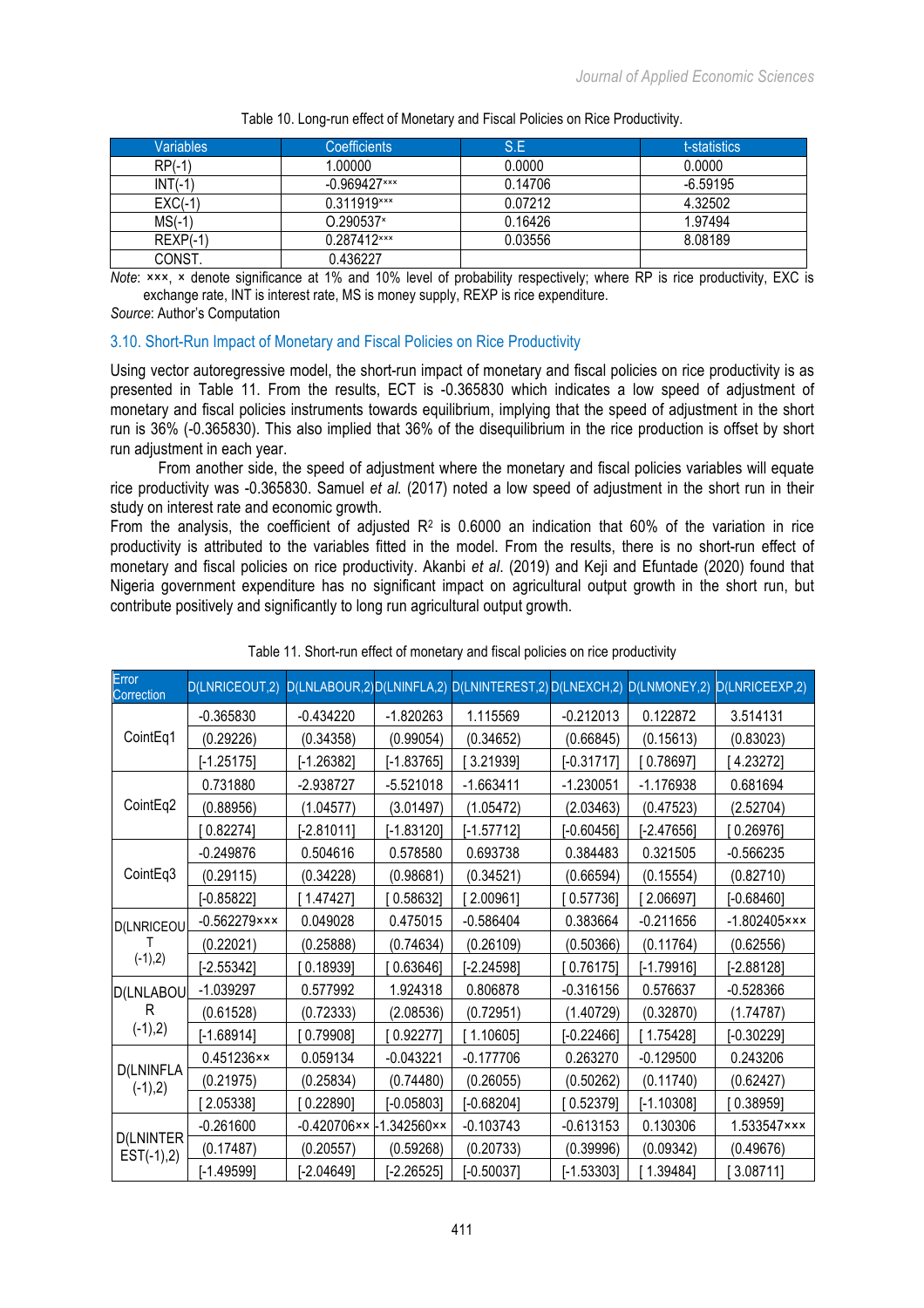| Error<br>Correction             | D(LNRICEOUT,2) |                      |              | D(LNLABOUR,2)D(LNINFLA,2) D(LNINTEREST,2) D(LNEXCH,2) |              | D(LNMONEY,2) | D(LNRICEEXP,2)  |
|---------------------------------|----------------|----------------------|--------------|-------------------------------------------------------|--------------|--------------|-----------------|
| D(LNEXCH<br>$(-1),2)$           | 0.056269       | $-0.238304 \times x$ | $-0.545270$  | 0.035764                                              | $-0.250840$  | $-0.069146$  | $-1.489787$ *** |
|                                 | (0.09964)      | (0.11713)            | (0.33769)    | (0.11813)                                             | (0.22789)    | (0.05323)    | (0.28304)       |
|                                 | 0.56475        | $[-2.03449]$         | $[-1.61469]$ | $0.30274$ ]                                           | $[-1.10071]$ | $[-1.29904]$ | $[-5.26349]$    |
| <b>D(LNMONE</b><br>$Y(-1),2)$   | $-0.391039$    | $-0.783046 \times$   | $-1.642700$  | $-0.339962$                                           | $-0.848645$  | $-0.262591$  | 1.158953        |
|                                 | (0.35955)      | (0.42268)            | (1.21860)    | (0.42630)                                             | (0.82236)    | (0.19208)    | (1.02139)       |
|                                 | $[-1.08759]$   | $[-1.85256]$         | $[-1.34802]$ | $[-0.79747]$                                          | $[-1.03196]$ | $[-1.36708]$ | 1.13469]        |
| <b>D(LNRICEE</b><br>$XP(-1),2)$ | $-0.032685$    | 0.069211             | 0.232354     | $-0.014054$                                           | $-0.047199$  | $-0.035362$  | 0.212362        |
|                                 | (0.04594)      | (0.05401)            | (0.15571)    | (0.05447)                                             | (0.10508)    | (0.02454)    | (0.13051)       |
|                                 | $[-0.71143]$   | 1.28143]             | 1.49220]     | $-0.25800$ ]                                          | $[-0.44917]$ | $[-1.44076]$ | 1.62714]        |
| C                               | $-0.003834$    | $-0.017617$          | $-0.046602$  | $-0.004570$                                           | 0.001166     | $-0.001514$  | 0.015228        |
|                                 | (0.03006)      | (0.03534)            | (0.10189)    | (0.03564)                                             | (0.06876)    | (0.01606)    | (0.08540)       |
|                                 | $[-0.12755]$   | $[-0.49848]$         | $[-0.45738]$ | $[-0.12821]$                                          | 0.01695      | $[-0.09426]$ | 0.17832]        |
| R-squared                       | 0.730029       | 0.783671             | 0.742614     | 0.726431                                              | 0.376908     | 0.527814     | 0.871001        |
| Adj. R-<br>squared              | 0.607314       | 0.685340             | 0.625620     | 0.602081                                              | 0.093684     | 0.313185     | 0.812365        |
| Sum sq.<br>resids               | 0.652125       | 0.901267             | 7.491135     | 0.916753                                              | 3.411537     | 0.186119     | 5.262631        |
| S.E.<br>equation                | 0.172169       | 0.202402             | 0.583529     | 0.204134                                              | 0.393789     | 0.091978     | 0.489091        |
| <b>F-statistic</b>              | 5.949008       | 7.969703             | 6.347467     | 5.841845                                              | 1.330777     | 2.459186     | 14.85438        |
| Log<br>likelihood               | 17.92146       | 12.58264             | $-22.35898$  | 12.30154                                              | $-9.380787$  | 38.60997     | $-16.53301$     |

*Note*: ×××, ××, × denote significance at 1%, 5% and 10% level of probability respectively; *where:* RiceOut is rice output, INFLA is inflation, EXCH is exchange rate, INTEREST is interest rate, MONEY is money supply, RiceEXP is rice expenditure.

*Source*: Author's Computation

# **Conclusion**

The study analyzed the impact of monetary and fiscal policies on rice productivity in Nigeria using time series data from 1981 to 2016. The study showed that interest rate, exchange rate, money supply and public expenditure significantly affected rice productivity during the period under review in the long-run. In the short-run, the result indicates a low speed of the variables towards equilibrium. The speed of adjustment where monetary and fiscal policies instruments will equate rice productivity was -0.365830 and significant. The result shows a very high adjusted R<sup>2</sup> value of 60%. This finding concludes that there is no short-run effect of policies instruments on rice productivity and that the instrument will affect rice productivity at the long run. Productivity of rice moved in line with the policy prescription of the government and the variables instrument co-integration. The study recommends regulation of policy instrument, much spending on agriculture and by extension on rice, lowering of interest rate to a single digit and government should set up monitoring and evaluation team to restructure and manage the policies instruments primarily to make timely decision as it affects rice productivity.

# **References**

- [1] Abata, M. A., Kehinde, J. S. and Bolarinwa, S. A. 2012. Fiscal/Monetary Policy and Economic Growth in Nigeria: A Theoretical Exploration. *International Journal of Academic Research in Economics and Management Sciences* 1(5): 75 - 88.
- [2] Abdullah, H. A. 2000. The Relationship Between Government Expenditure and Economic Growth in Saudi Arabia. *Journal of Administrative Science*. 12(2): 173 – 191.
- [3] Abolarin, S. S. 2017. Effects of infrastructural growth on research and development and agricultural productivity in Nigeria.1981-2013. Unpublished M.Sc. Thesis, Department of Agricultural Economics, Federal University of Agriculture, Makurdi, Nigeria.pp.65.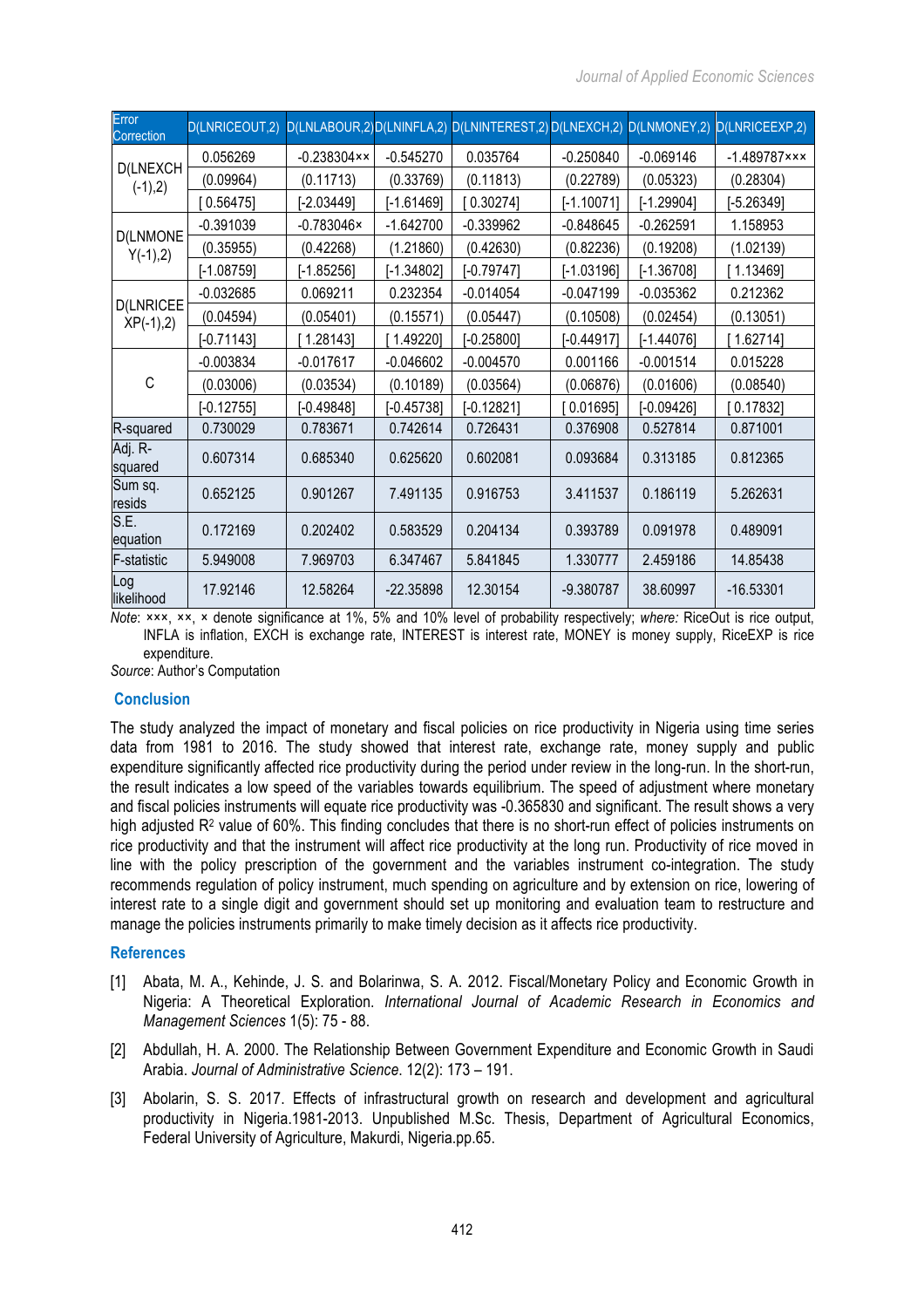- [4] Adegboyo, O.S., Keji, S.A., Fasina, O.T. 2021 The impact of government policies on Nigeria economic growth (case of fiscal, monetary and trade policies). *Future Business Journal,* 7(59). DOI: https://doi.org/10.1186/s43093-021-00104-6
- [5] Adegboyo, O.S and Olaniyan, N.O. 2021 The viability of public expenditure in stimulating economic growth in Nigeria (Mediating on the Role of Public Sector) *Acta Universitatis Danubius*, 17(1): 70 – 86 DOI:10.13140/RG.2.2.26998.52807
- [6] Akanbi, O.O. Onuk, E.G and Umar, H. S. 2019 Effects of agricultural expenditure on Nigeria's economic growth. *Asian Journal of Agricultural Extension, Economics and Sociology,* 32(3): 1-11 DOI:10.9734/AJAEES/2019/V321330157
- [7] Akande, T. 2003. The rice sector in Nigeria. United Nation Crop Project (UNCP) country agricultural sector and the environment, Geneva. Available at: http://www.ifmaonline.org/pdf/congress/07Umeh&Ataborh.pdf
- [8] Bodunrin, O. S. 2016. The Impact of Fiscal and Monetary Policy on Nigerian Economic Growth from 1981- 2015. Available Online at https://mpra.ub.uni.muenchen.de/92811/MPRA; WP no 92811.
- [9] Christopher, E and Akorah, C. C. 2012. The impact of monetary policy on agricultural development in Nigeria. IOSR *Journal of Humanities and Social Sciences*, 5 (5): 13-25.
- [10] Dar-Atul, A. and Amirkhalkhali, S. 2002. Government size, factor accumulation and economic growth: evidence from OECD Countries. *Journal of Policy Modeling*. 24(7&8): 679—692. Available: http://www.sciencedirect.com/science/article/pii/S0161-8938(02)00163-1
- [11] Diomo, C.R.F. 2017. Response of agricultural growth to public expenditure and foreign direct investment in Cameroon, 1985-2016. Ph.D Dissertation, Department of Agricultural Economics University of Agriculture Makurdi, Nigeria as cited by Egbeadumah M.O (2018). Monetary and fiscal policy instruments effects on agricultural growth in Nigeria from 1981 to 2016. Unpublished Ph.D Dissertation, Department of Agricultural Economics University of Agriculture Makurdi, Nigeria, pp. 78. DOI: https://doi.org/10.3390/su13052690
- [12] Egbeadumah M. O. 2018. Monetary and fiscal policy instruments effects on agricultural growth in Nigeria from 1981 to 2016. Unpublished Ph.D Dissertation, Department of Agricultural Economics University of Agriculture Makurdi, Nigeria, pp.78.
- [13] Fwah, F. H. 2017. Impact Assessment of Foreign Trade and Foreign Direct Investment on Agricultural Productivity in Nigeria. Unpublished Thesis for the Award of M.Sc, University of Agriculture Makurdi, pp 1-4.
- [14] Gujarati, D. 2004. *Essentials of Econometrics*.  $4<sup>th</sup>$  Edition, Mc Graw-Hill, New York. 778 pp.
- [15] Hakan, B., Ali, I., Hasan, O. 2008. Inflation and growth. Positive or negative relationship? *Journal of Applied Science,* 8(2): 192-204. DOI: 10.3923/jas.2008.192.204
- [16] Idriss, A., Lupien, J., Sheet, I. and Romanos, H. 2012. Food security: the moving borders of poverty, free markets and political interventions. MENA food safety associates (MEFOSA), Lebanon, University of Massachusetts, United States and Food and Nutrition Division of the FAO, Rome, as cited by Makama, S. A., Ilu, I. Y., Suleiman, N. J., Isiaku, S and Isah, M. A. 2017. Demand analysis of rice in Nigeria, *Nigerian Journal of Agricultural Extension,* 18(3): 70-75.
- [17] Iddrisu, S., Harvey, S. K., Amidu, M. 2017. The impact of monetary policy on stock market performance: evidence from twelve (12) African countries. *Research in International Business and Finance* http://dx.doi.org/10.1016/j.ribaf.2017.07.075
- [18] Karahan, Ö. 2020. Influence of Exchange Rate on the Economic Growth in the Turkish Economy. *Financial Assets and Investing*, 11(1): 21 - 34. DOI: 10.5817/FAI2020-1-2
- [19] Keji, S. A., Efuntade, O. O. 2020. Agricultural output and government expenditure in Nigeria. *Journal of Perspectives on Financing and Regional Development,* 8(2): 101 - 110*.* DOI: https://doi.org/10.22437/ppd.v8i2.9106
- [20] Khosravi, A. and Karimi, M. S. 2010. To investigate the relationship between monetary policy, fiscal policy and economic growth in Iran: autoregressive distributed lag approach to co-integration. *American Journal of Applied Sciences,* 7(3): 420-424. DOI: https://Doi.org/10.3844/ajassp.2010.415.419